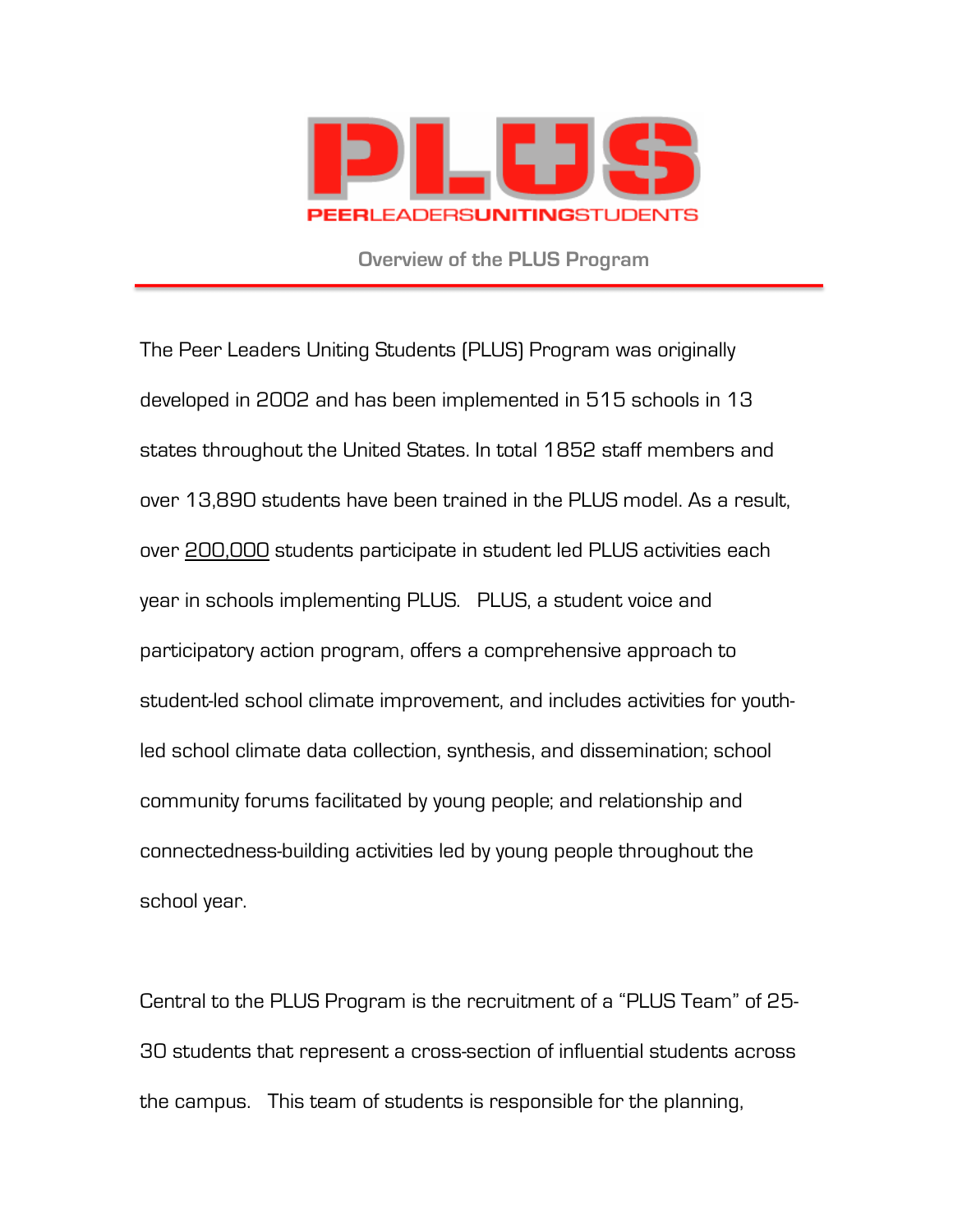implementation, and evaluation of all elements of the PLUS program. Student members of the PLUS team are selected by school adults based on their leadership and influence characteristics, which are outlined by the PLUS program. Among PLUS student selection considerations are an application process, large group forum interaction, and panel interview which assesses a student's potential social influence on the campus, communication and listening skills, compassion, intellectual responses, and relationships with others.

PLUS is designed to be integrated into a school's master calendar; PLUS Team students attend the PLUS class as part of their regular academic day. This approach allows young people who are not ordinarily able to stay after school due to family and/or work obligations to participate on the PLUS Team. The PLUS class is facilitated by a PLUS-trained school adult, referred to as the PLUS Advisor. Time during the PLUS class is used for two major purposes: (1) PLUS Team students receive training from their PLUS Advisor in principles of effective peer leadership, including training in facilitation, conflict resolution, and communication skills; (2) PLUS Team students plan upcoming PLUS activities (e.g., PLUS Data Collection, PLUS Forums, PLUS Climate Activities, described below).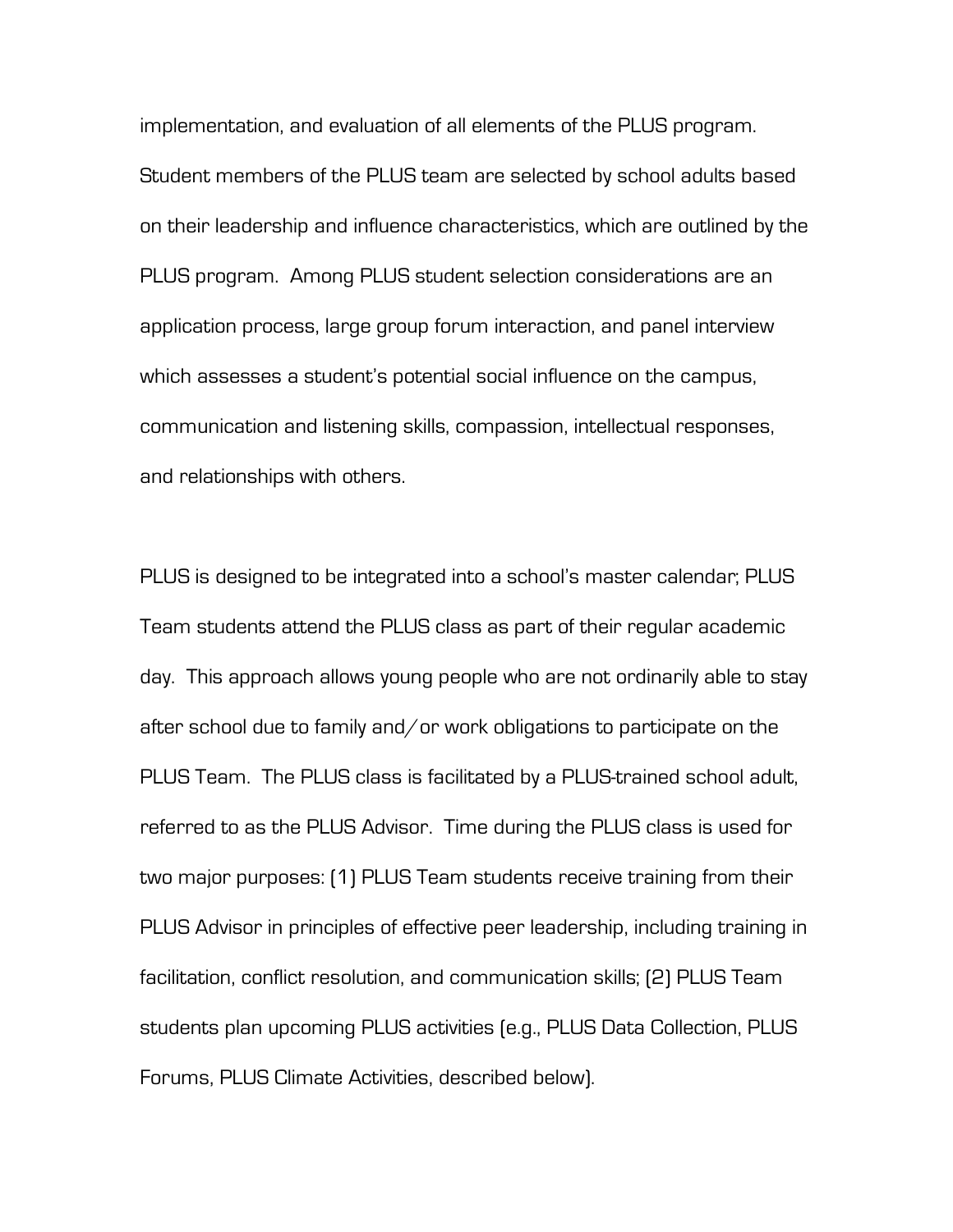**PLUS Data Collection:** The PLUS Team gathers quantitative and qualitative data from participants during the peer led activities. Data gathered from online surveys and student led focus group discussions drive the planning process and the calendar of activities to be implemented by student leadership throughout the school year. By using data as a source in the decision making process, PLUS Activities direct student leadership programs and school administrators to needed universal interventions.

As part of the implementation kit, PLUS Teams are equipped with an online survey instrument (Direction Survey) that serves to gather quantitative data reflecting the norms of a student body. Each month the PLUS Team members, with the help from the PLUS advisor, who is in direct communication with the administrators and stakeholders network, develop a survey to gather the behavioral data from a random sample of the 15-25% of the student population. Surveys are developed from a bank of questions that schools can choose from. Students often take the surveys at PLUS forums, during classroom time, or at lunch through the use of mobile devices such as tablets, laptops and cell phones. The PLUS Team, along with the guidance of administrators, stakeholders network,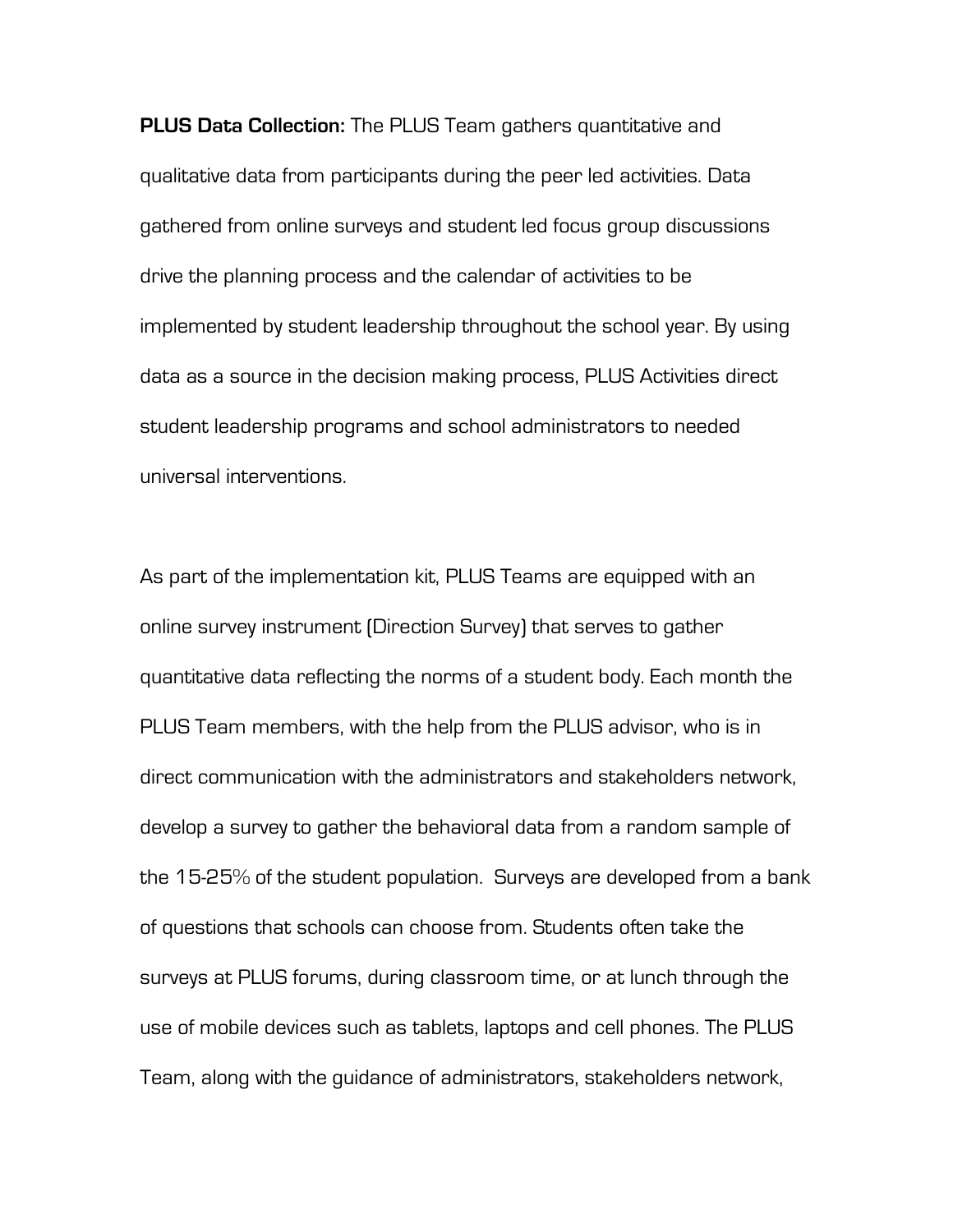and PLUS Advisor, will identify the behavior impacting school climate in the data findings and plan universal intervention activities that target the needed behavior. The activities planned out in the PLUS Class are a result of data integration in the overall program development.

**PLUS Forums:** The PLUS Team is charged with facilitating a minimum of 1 PLUS forum every month during an academic year (9 total forums). The monthly forums are attended by a sample of students who represent a diverse cross section of the student body. There 7 categories of activities that make the agenda of the Forum. These activities researched based and designed to create an opportunity for students to bond with other students and build student connections, while simultaneously going through a series of conversations that lends the opportunity to foster their pro-social norms as a student community. Each month a new sample of 50-60 students, representing all sub groups on the campus, are invited to participate in the forums. The Forums give these students a voice to discuss school climate issues and their experiences at school. The forums last for a total 2  $\frac{1}{2}$  hours on a high school campus.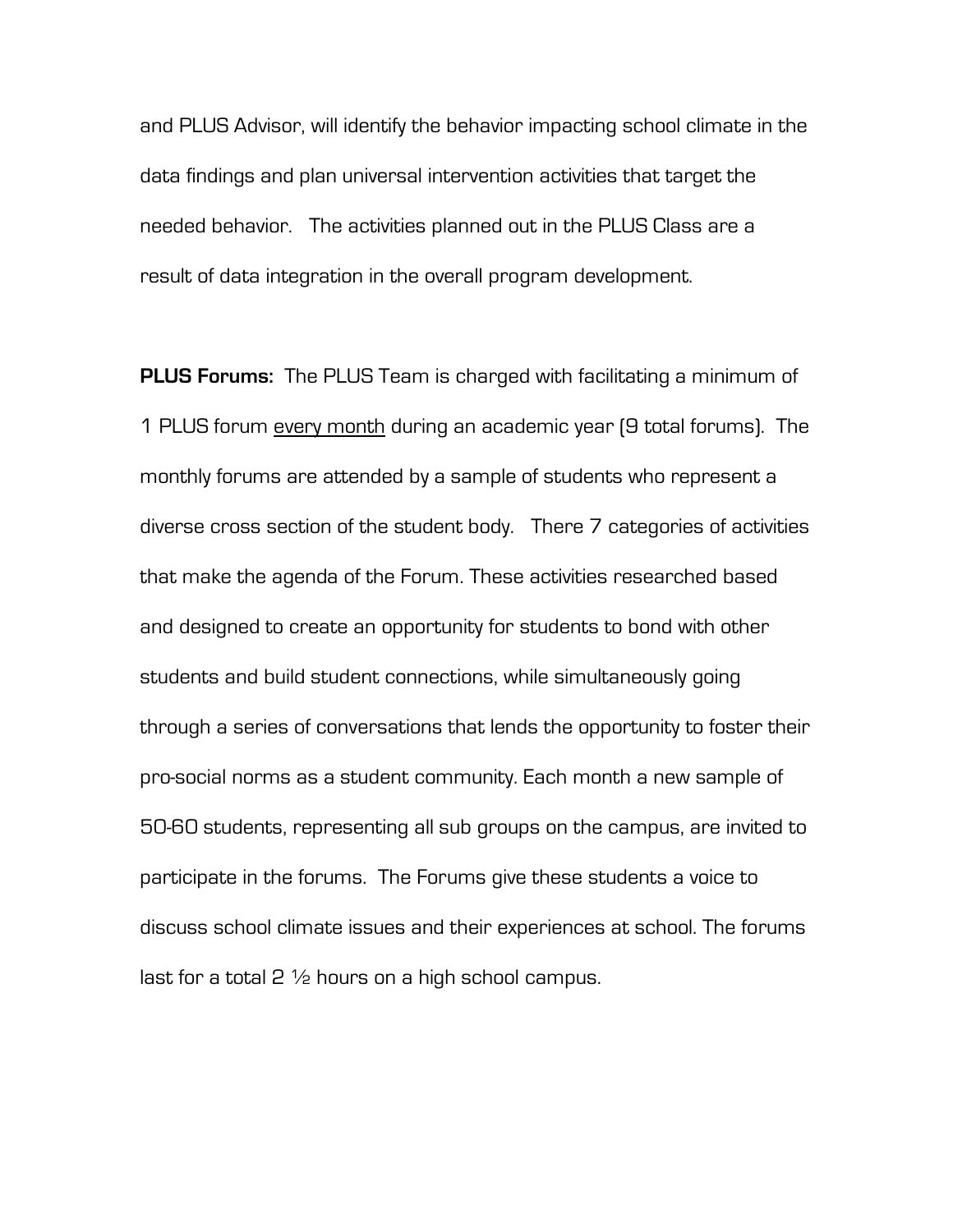Qualitative data is gathered as a result of PLUS Team leaders (peer to peer) facilitating small and large group discussions to identify critical issues impacting their campus. Each forum implements 6-8 small focus groups with up to ten participants in each group. Upon completion of each forum, student participants receive a PLUS shirt, signifying their commitment to the student community, and they are invited to engage in the calendar of activities outlined by the PLUS Team. This process creates a larger community of young people participating in meaningful activities that reflect the needs of their community.

**PLUS School Climate Activities:** Gathering the quantitative data using the survey instrument and the qualitative data from the student led forums once a month, provides valuable insight to not only assess school climate, but to accurately implement activities that address the critical needs that impact school climate. The needs include, but are not limited to, bullying, cyberbullying, harassment, gang prevention, suicide prevention, and bias and racism. . If cyberbullying suddenly begins to spike in the data findings each month, the PLUS Team would immediately develop a plan to address the behavior with a universal intervention activity to be implemented the following month. By allotting a school period in the day to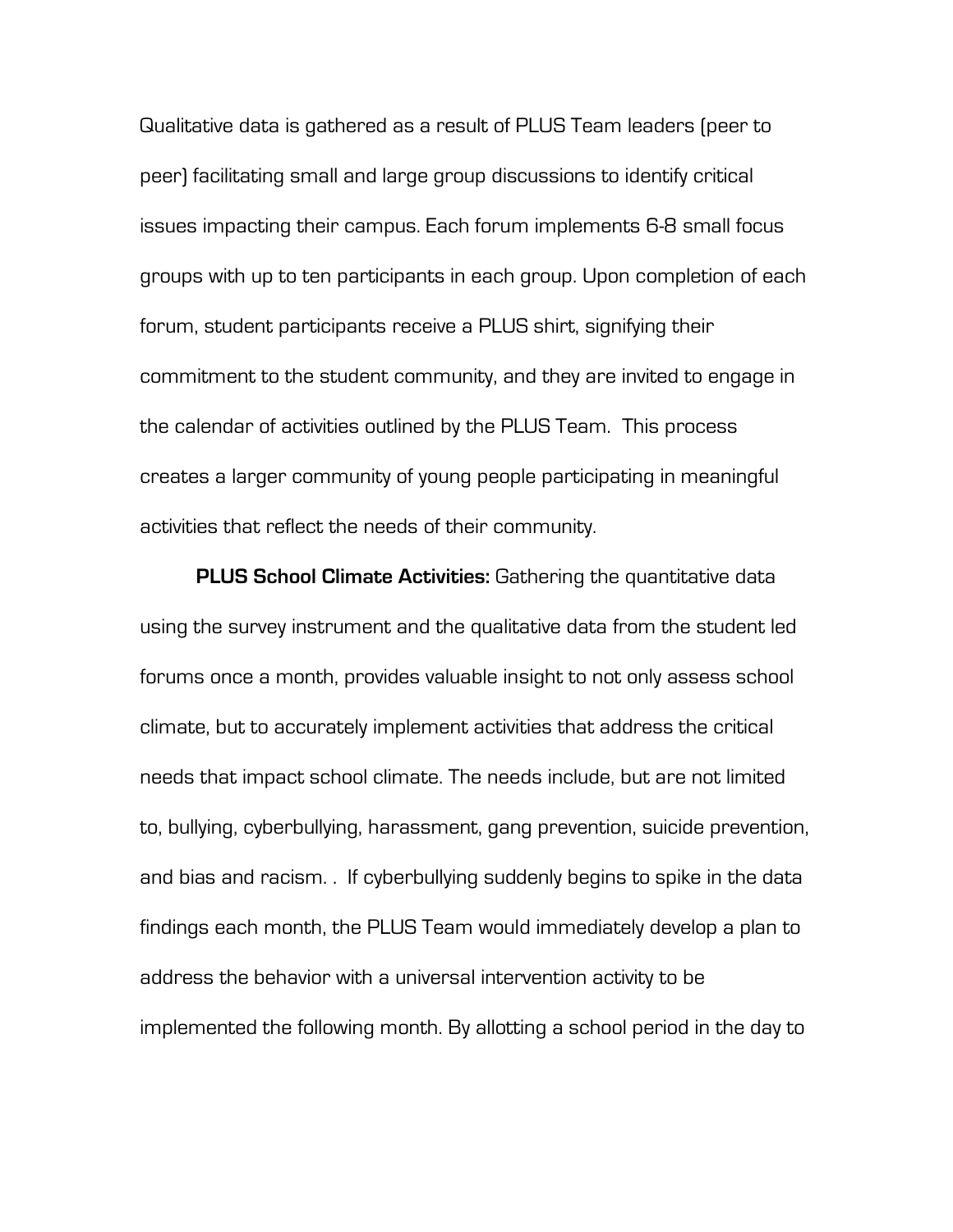oversee PLUS, the student led activities being implemented are a direct result of the data findings.

In addition to the monthly PLUS forums, the PLUS Team is tasked with leading 2 school climate lunch activities each month, 1-2 after school programs each month, 1 Community Service project each semester, and a continuous effort to implement social marketing strategies that include public service announcements, classroom visits, and cross age peer educational opportunities with middle and elementary school students. The calendar of activities outlines a pattern of experiences that are directed by the data findings. PLUS Teams select from an online bank of activities that are categorized by behavior (eg. bullying, harassment, racism, school connectedness, etc).PLUS Teams analyze data and fill in the calendar of activities each month with the needed activities that reflect the behavior impacting school climate.

In order to support schools to engage in full implementation of PLUS, the following training and supports are provided:

**Component 1:** Training. A 2-day in-person training of school adults responsible for supporting the PLUS Team will be implemented (Training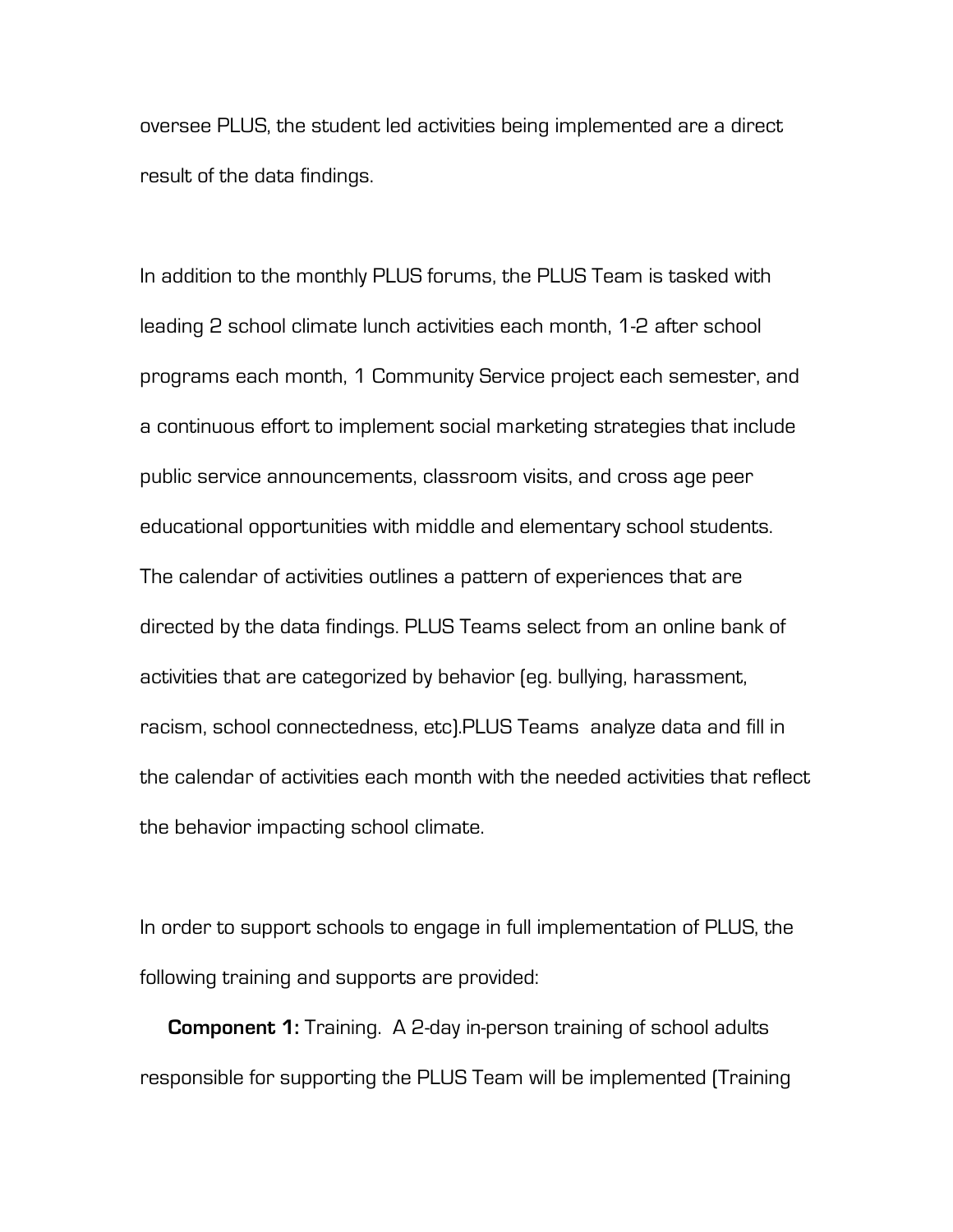of Advisors). Participants learn how to: Utilize student leaders to target core campus issues impacting School Climate using data trends to track and monitor progress; Develop a calendar of activities to engage all students in meaningful participation and measure how activity implementation impacts school climate; Align Program Development with school safety plans, MTTS interventions and stakeholders network needs; How to Identify, select and train student leaders; Fundamentals to student led forums: organization, implementation and evaluation; Data collection: Collecting and analyzing both quantitative and qualitative data that reflects school climate.

A 1-Day in person training of the students (Student Training) who represent the PLUS team at the school site is implemented. The objectives of this 8-hour training include: Learn the qualities and responsibilities of being a facilitator of group activities, forum implementation and effective facilitation strategies, Foster student leadership skills for improving communication & listening, strengthen student knowledge of youth trends and data, learn conflict mediation strategies, how to apply learning situations to activities, social marketing strategies to create behavior change school wide, and establishing a calendar of activities that align with data findings.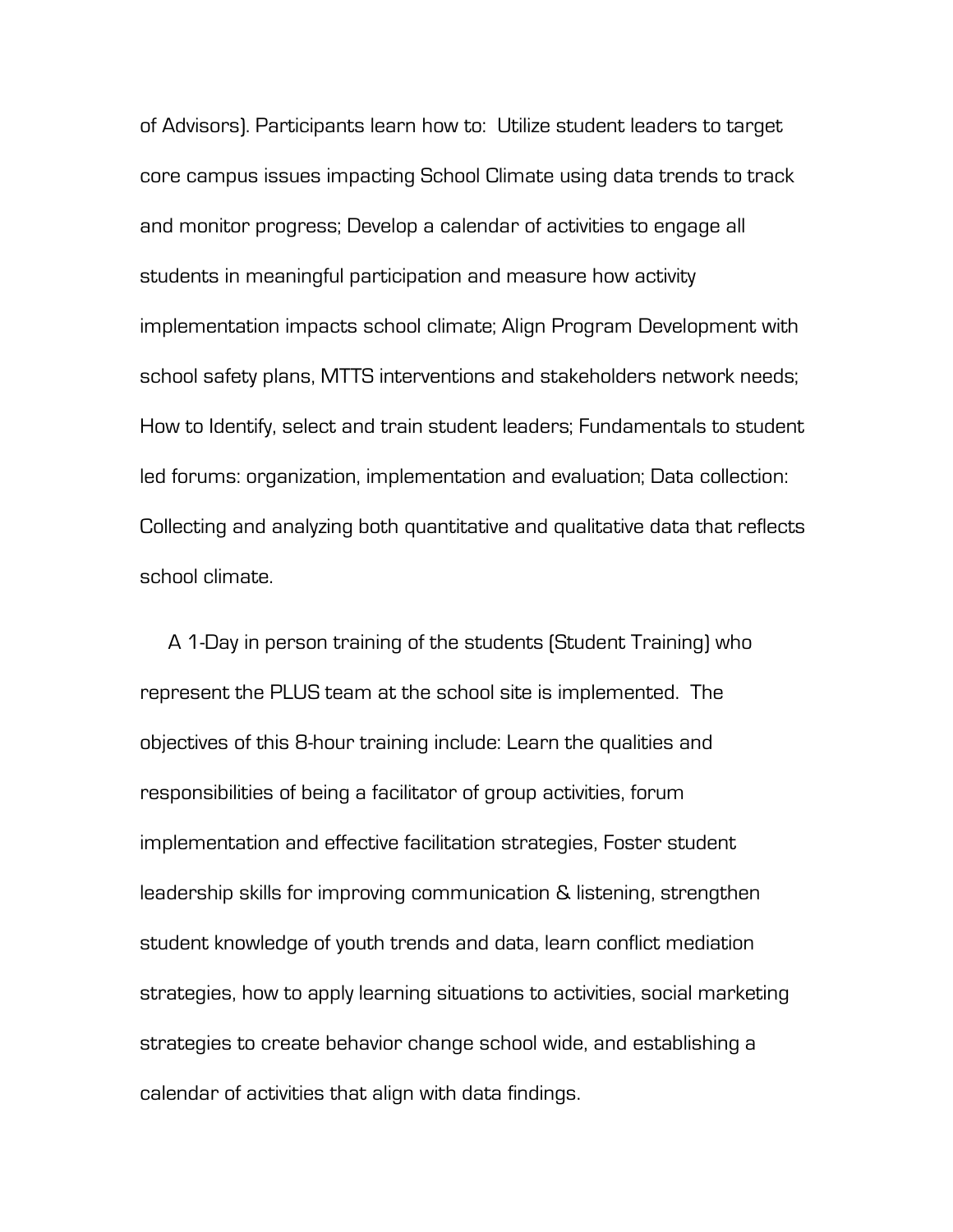**Component 2:** Online resources: access to online survey tool portals, class curriculum, resource center; and PLUS Program online implementation kit. These online tools include: Direction Survey. Includes an online survey development and data analysis portal, which enables PLUS teams to analyze school wide trends by developing monthly online surveys from a bank of over 300 categorized questions to administer surveys throughout a school year. For program planning, an activity development and resource center supplies PLUS teams over 100 lessons and activities to choose from that serve as interventions for identified behaviors to be included in their calendar of activities throughout the school year.

PLUS Team Development online Curriculum. PLUS Team Development Teacher Guide and Student workbooks- Classroom curriculum serves as a resource to help an advisor develop the skills of the youth leaders who will be facilitating the activities of the PLUS Program. A variety of lessons have been tailored to enhance the skills of the PLUS Team member. Activities include situation and scenarios, listening and communicating, self discovery, team discovery, emotional assessments, and facilitation strategies.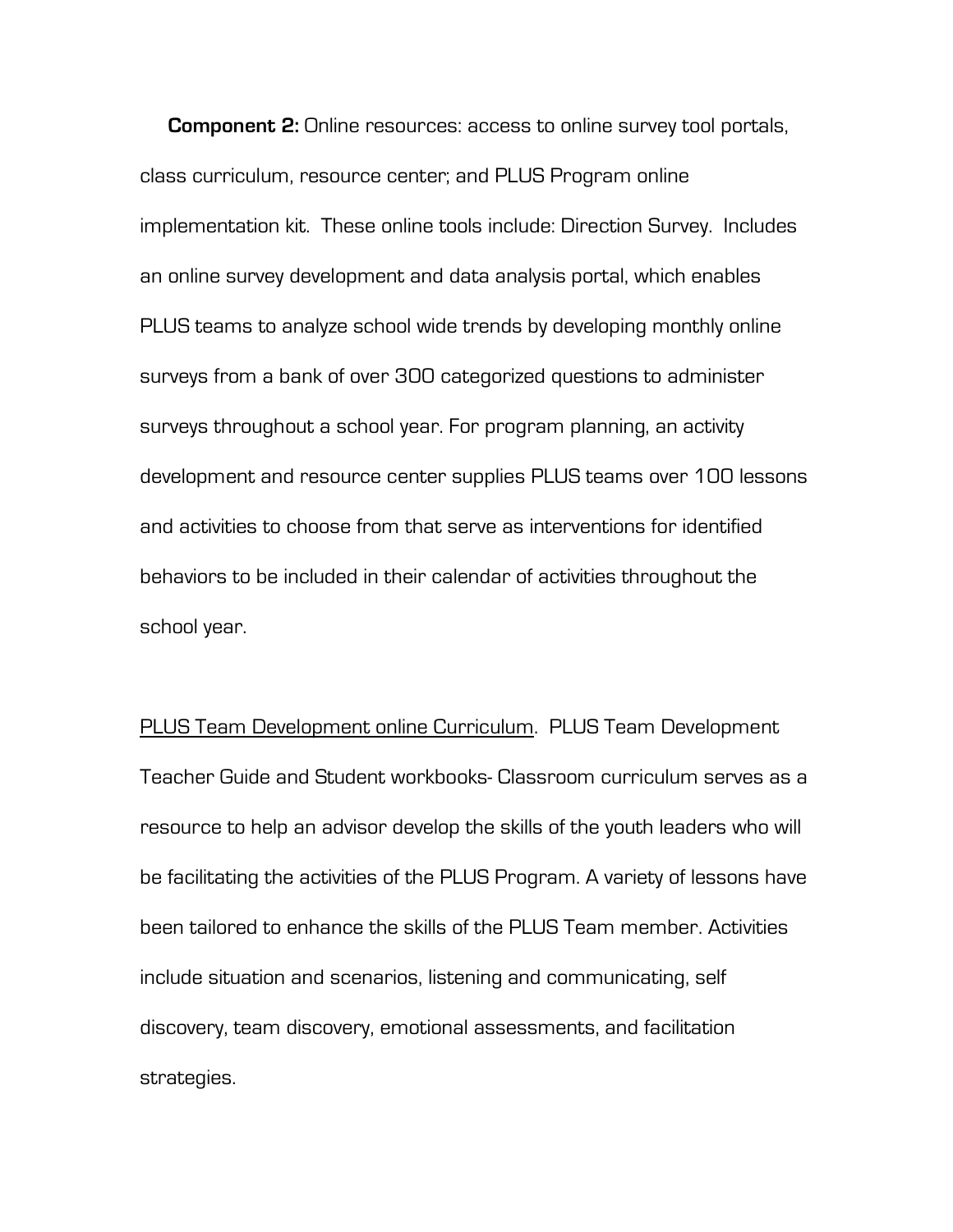PLUS Program Development Manuals - Manual 1: PLUS Program Development Prepares a school site with the implementation strategies to establish the PLUS Program on a school site. Advisor will develop a strong understanding on how to gather data, select student leaders, organize community efforts, and establish a foundation for the PLUS Program to be successful. Manual 2: Establishing a Commitment to Actions, Identity and Purpose Guides an advisor through the steps to train, prepare and implement a PLUS Forum on campus. The PLUS Forum is the core of the PLUS Program and the source for student connections and data gathering and Manual 3: A Guide to Ongoing Actions Leads an advisor to a variety of activities to sustain the PLUS identity on a campus. All activities focus on team building and enriching the student community on a campus.)

**Component 3:** Implementation Coaching. All district and site-level coordinators receive implementation support directly from the PLUS developers. Implementation support will include supplemental training and individualized coaching on data collection and management, youth leadership, parent engagement, stakeholder network development, and school-wide awareness building. Aspects of ongoing support include: Data Development to analyze data and seek to build on a set of actions that will